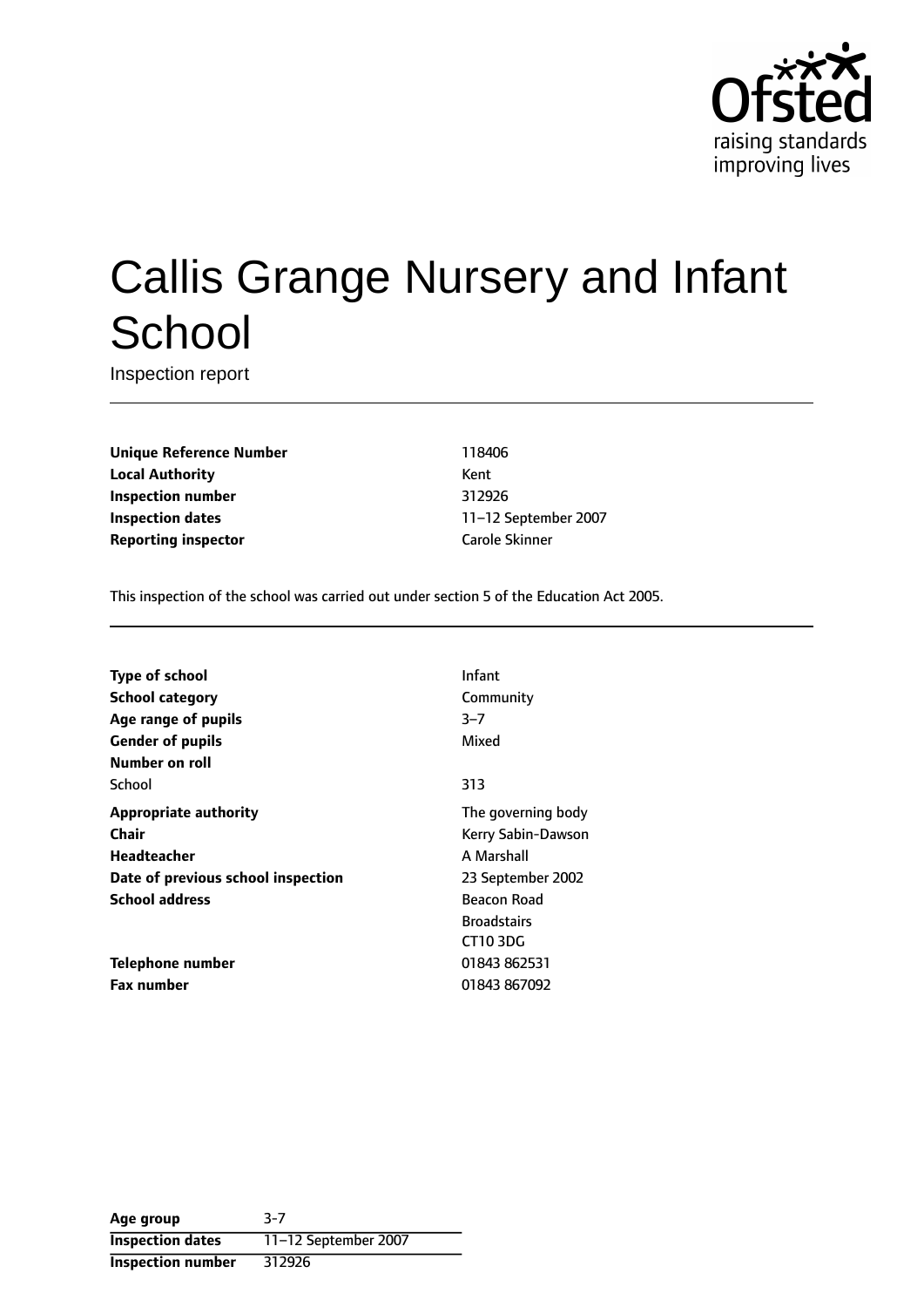.

© Crown copyright 2007

#### Website: www.ofsted.gov.uk

This document may be reproduced in whole or in part for non-commercial educational purposes, provided that the information quoted is reproduced without adaptation and the source and date of publication are stated.

Further copies of this report are obtainable from the school. Under the Education Act 2005, the school must provide a copy of this report free of charge to certain categories of people. A charge not exceeding the full cost of reproduction may be made for any other copies supplied.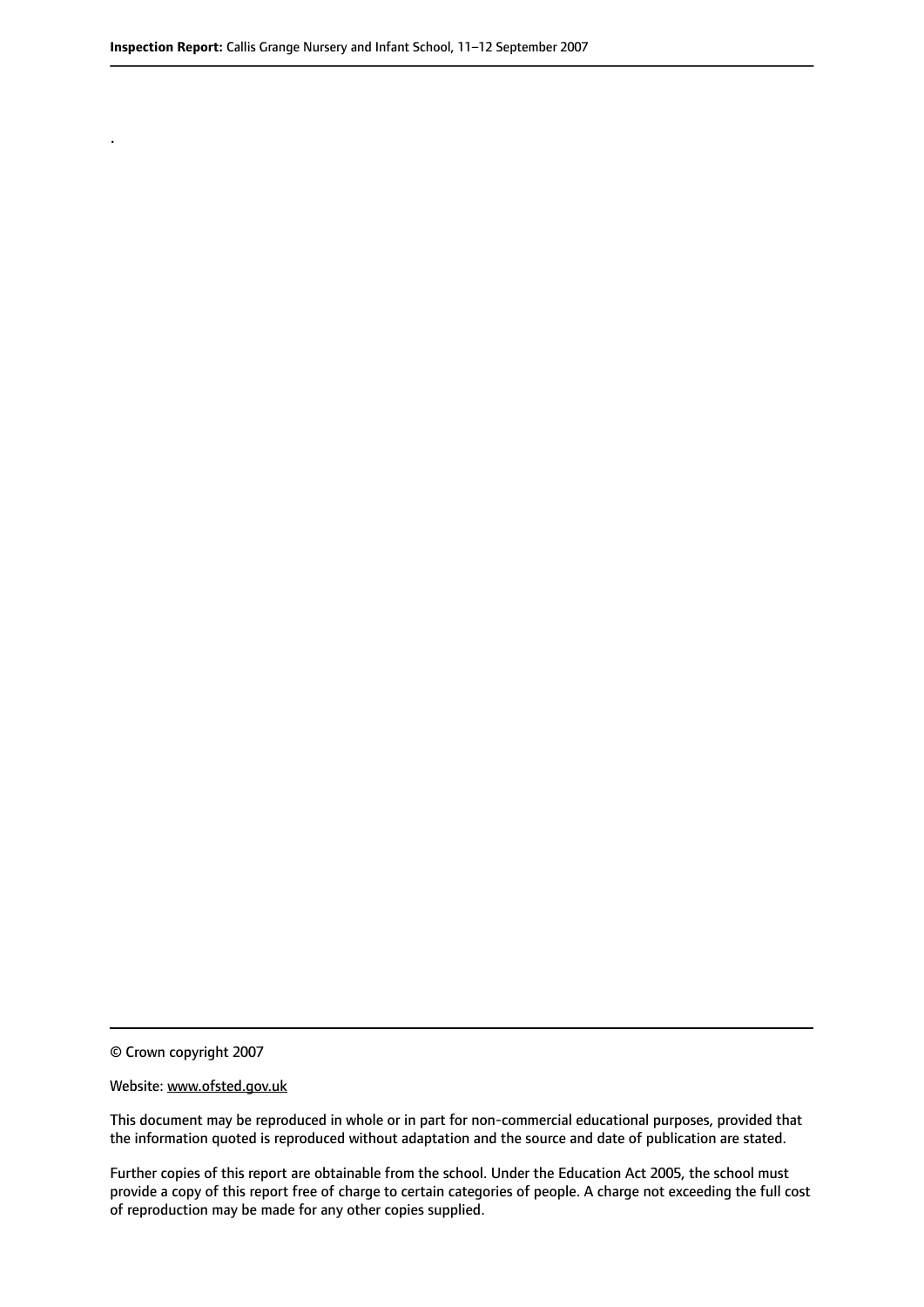# **Introduction**

The inspection was carried out by three Additional Inspectors.

#### **Description of the school**

The school is situated in an area of significant social deprivation. Attainment on entry to the Nursery is well below expectations for the age of the children. There is a very high proportion of pupils with learning difficulties and/or disabilities. The school has reduced in size since its last inspection by the equivalent of three classes. There is a high rate of mobility as pupils join and leave the school at different points during the year. The school offers extended services to the local community which include a Breakfast Club, Sure Start Library and Baby Bounce. The school has achieved a number of national awards, including Investors in People, Healthy School status, Early Years Naacemark (ICT), the ICT Mark, Eco School Silver Award and Active Mark Gold. There are Leading Teachers for literacy, ICT and Healthy Schools. The school is recognised by the Local Authority as a centre of excellence for transition from the Foundation Stage to Year 1. No Nursery children were in school at the time of the inspection and Reception children had just started their staged programme of entry.

#### **Key for inspection grades**

| Grade 1 | Outstanding  |
|---------|--------------|
| Grade 2 | Good         |
| Grade 3 | Satisfactory |
| Grade 4 | Inadequate   |
|         |              |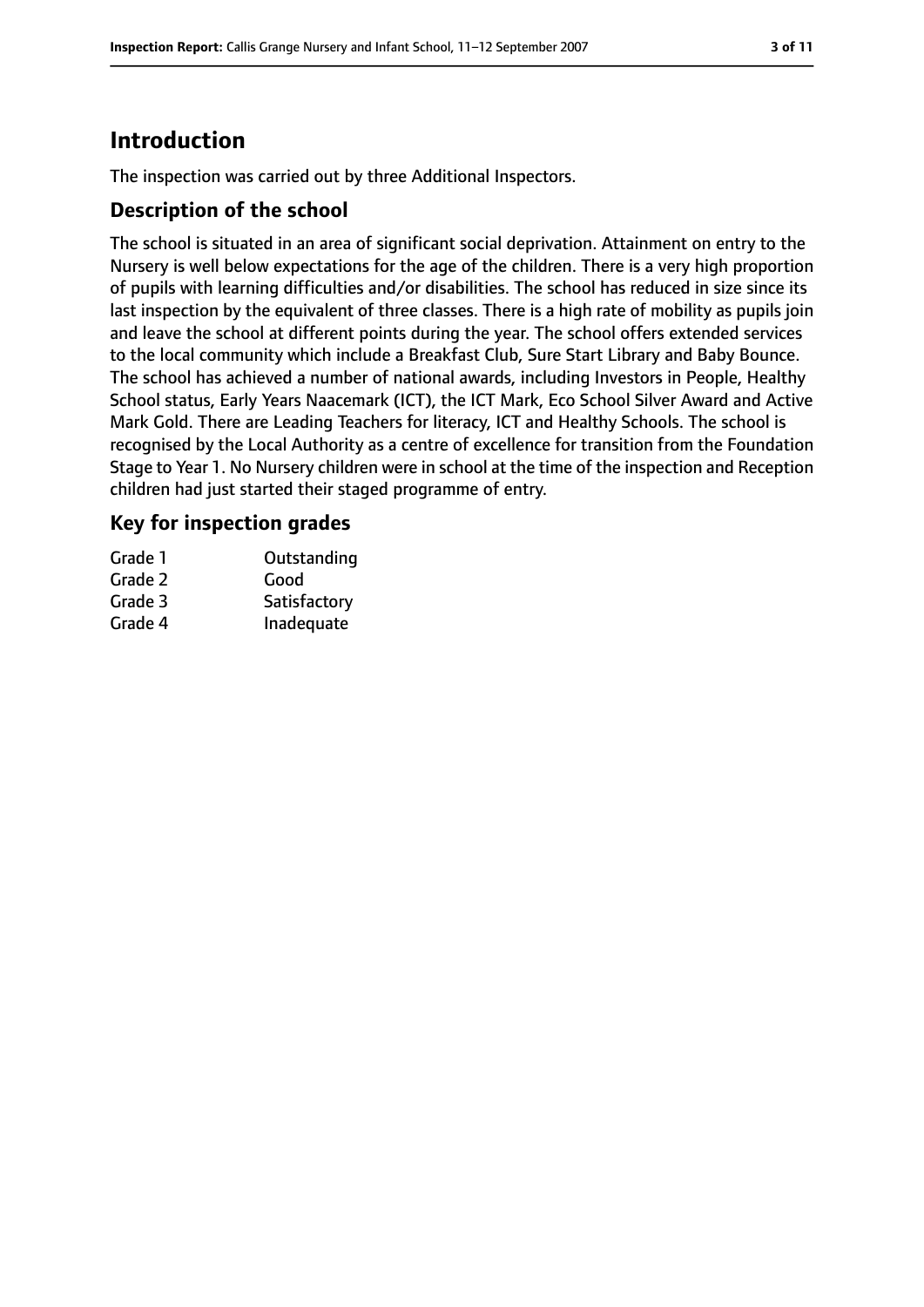# **Overall effectiveness of the school**

#### **Grade: 1**

This is an outstanding school that gives its pupils an excellent start to their education. As one parent summed it up, 'I have nothing but praise for this school, it is a wonderful environment for children to learn in'. It all begins in the Nursery, where highly skilled practitioners nurture children's curiosity and harness their enthusiasm for learning. The Reception year builds on this exceptionally well by extending children's knowledge and understanding, fostering creativity and promoting good physical development. Pupils continue to make excellent progress in Years 1 and 2, reaching standards in line with national averages by the end of Year 2. This represents outstanding achievement given the low starting points of the majority of pupils.

So what makes Callis Grange so special? Many parents wrote in praise of the school's exceptional leadership and excellent teaching - and they are right. Under the leadership of an inspirational headteacher, the dynamic management team is a driving force in promoting high standards and ensuring consistently high quality learning for all pupils. The school's outstanding capacity for improvement is evident, for example, in the huge strides that have been made in the teaching of information and communication technology (ICT) over the past few years. Innovative approaches have resulted in local and national recognition for the school. Every adult who works in the school is totally committed to ensuring pupils' academic success and their personal well-being. First-rate teamwork throughout the school promotes consistency of approach and this helps pupils to feel very safe and secure. Despite their young age, the pupils are exceptionally well involved in initiatives to keep healthy and to care for the environment. As they move through the school, they grow in confidence and self-esteem and are very well equipped to face the challenges of the years ahead.

The pupils' eager enjoyment of school is due in no small part to the exciting and stimulating curriculum, with its vast range of enrichment activities. Learning is brought to life by teachers whose enthusiasm and creativity are obvious in their first-rate planning and in lessons that interest the pupils and motivate them to learn. Beavering away behind the scenes are the subject leaders, who are constantly seeking ways to improve learning in all areas of the curriculum. Governors do a splendid job of checking that the school is doing as well for its pupils as it possibly can. They also ensure that every penny of the school's increasingly tight budget is spent in the pupils' best interests. This has led to enormous improvements in the learning environment and resources and an ambitious on-going programme of refurbishment.

School leaders, teachers and governors have exceptionally high expectations and set challenging targets for every pupil, regardless of their background, gender or ability. These are used very effectively to ensure that every pupil makes the best possible progress. Of particular note is the excellent provision for pupils with learning difficulties and/or disabilities, who make up almost half of the school's intake. Many of these pupils make outstanding progress to reach average standards by the time they leave. Pupils with particular gifts and talents are supported equally well and comfortably exceed national expectations by the end of Year 2.

## **Effectiveness of the Foundation Stage**

#### **Grade: 1**

The teachers' expert knowledge of Early Years education is evident in the exceptionally well-planned curriculum and the vibrant and exciting classrooms and outdoor areas. Children were met with a superb array of activities to explore from their very first morning in school,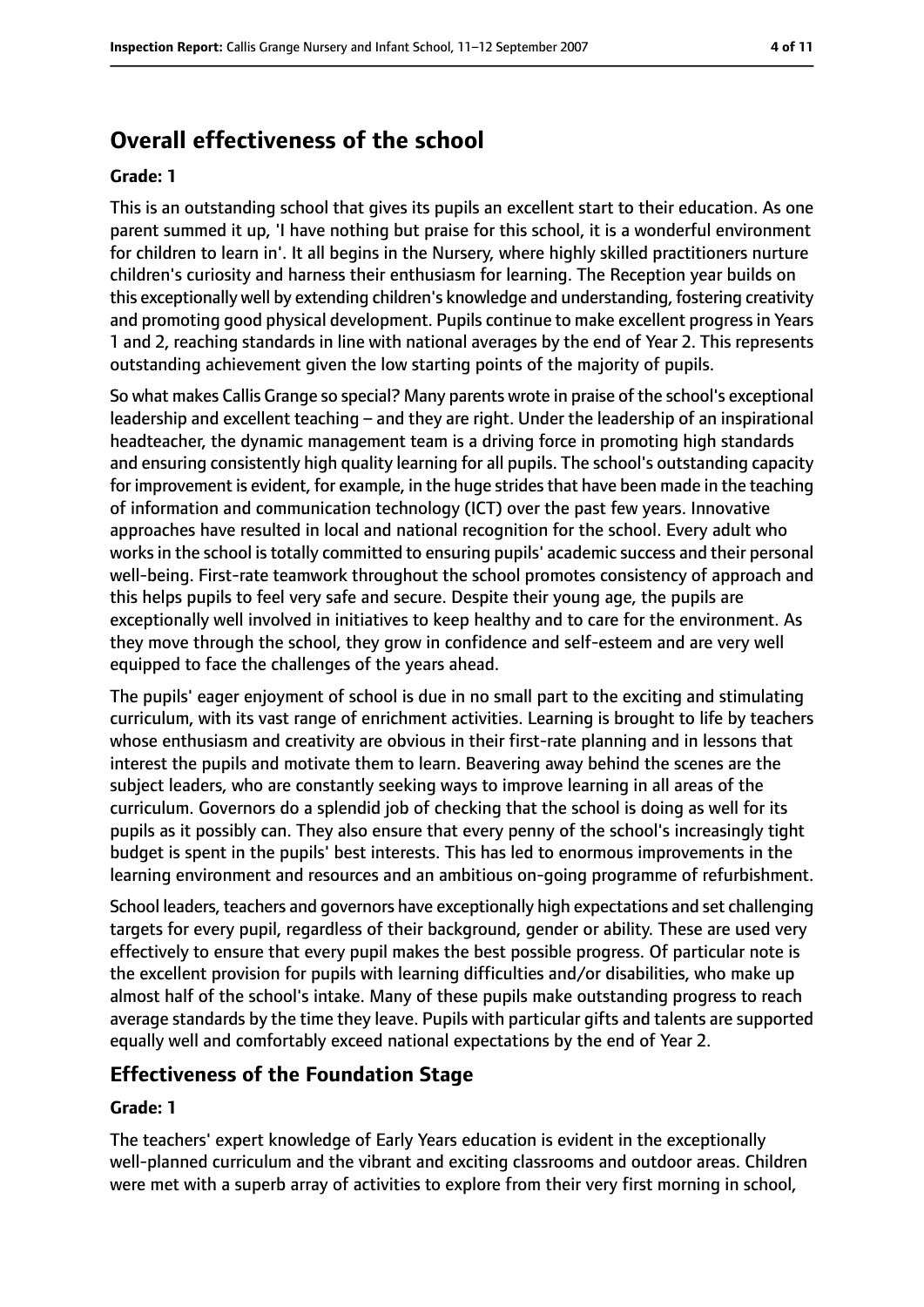whether filling up their car with petrol at the 'Callis Grange Garage', shouting through underground speaking tubes or playing in the role play areas. Home visits and 'taster' sessions help children to feel secure and confident when they start school, and close relationships with parents and carers ensure that teachers quickly get to know each child's particular needs.

As a result of first-rate provision, standards are steadily rising. Pupils now in Year 1 achieved standards close to the national average in many areas of learning. Standards on entry are particularly low in communication, language, literacy and mathematical development. Those in writing and calculations are lower than in other areas at the end of Reception, despite the children's excellent progress. The children's personal and social development is outstanding because it is the school's number-one priority. Children quickly form valuable relationships, learn to distinguish right from wrong, and understand the difference between acceptable and unacceptable behaviour. Through play, adults very successfully guide them to appreciate the importance of sharing and taking turns.

## **What the school should do to improve further**

■ The school has no significant weaknesses and is very well equipped to continue to improve by implementing the priorities already identified in its strategic plan. For this year, these focus on raising standards further in reading and writing, developing the Nursery environment and incorporating the development of a new on-site Children's Centre.

# **Achievement and standards**

## **Grade: 1**

Apart from a slight dip in 2005 caused by the nature of the cohort, standards in the Year 2 national tests have been broadly in line with the national average in reading, writing and mathematics for the past five years. Given the steadily increasing proportion of pupils with learning difficulties and the high turnover of pupils, this represents outstanding achievement considering pupils' low attainment on entry. Teachers very successfully set targets for each pupil that are challenging but attainable. The vast majority of pupils achieve them and a significant number do even better. School records show that progress is equally marked in every year group.

Pupils with learning difficulties make excellent progress because teachers plan work that meets their specific needs and learning assistants provide valuable support in lessons and through additional programmes taught to small groups. The most able pupils are given demanding work that very effectively extends their knowledge and understanding to suitably high levels. Pupils achieve high standards in ICT, physical education and art, reflecting the school's strong emphasis on developing a broad range of skills.

## **Personal development and well-being**

## **Grade: 1**

Excellent foundations are laid in the Nursery and Reception, where children grow in confidence, become increasingly independent and learn to share and cooperate with others. Throughout the school, pupils develop the personal qualities and skills exceptionally well that will equip them to face the challenges of the junior school and beyond. Pupils' very positive attitudes to learning and their exemplary behaviour are key factors in their excellent progress. Pupils feel very safe and well cared for and many talk with boundless enthusiasm about how they enjoy school. The school has worked successfully to improve attendance, which rose to slightly above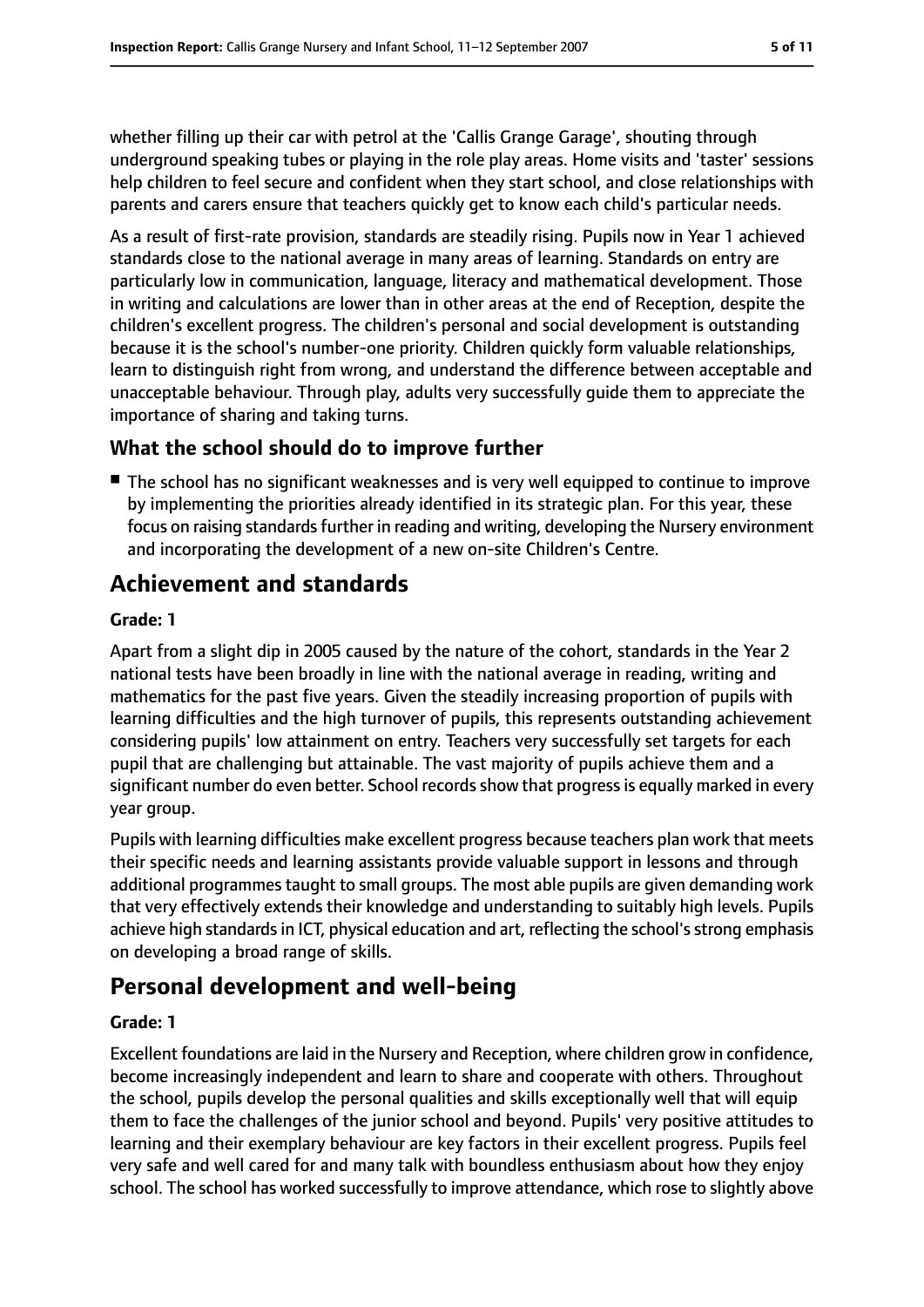average in 2007. Pupils develop a strong sense of right and wrong, a keen spiritual awareness and form very good relationships with other children and adults. Their contribution to the school and wider communities is excellent. They develop an early understanding of the democratic process by electing the head boy and girl and school councillors. Pupils play an important role in deciding how to improve the school and in raising funds for charities and playground resources. They learn very well how to be good citizens, showing respect for the environment and appreciating the traditions of different cultures.

# **Quality of provision**

## **Teaching and learning**

#### **Grade: 1**

Outstanding teaching is the key factor behind pupils' high levels of achievement. Teachers' high expectations of pupils' performance are founded on their excellent subject knowledge and enhanced by calm but firm classroom management. Planning is exemplary and provides tasks well matched to pupils' different stages of learning. This results in their enthusiastic participation in lessons. Throughout the school, clear explanations at the start of lessons ensure pupils know what they will be learning. Pupils find learning fun because lessons are interesting. For example, Year 1 pupils took much delight in using their outdoor stage to act out the story of 'The Little Red Hen', using puppets they had made the day before.

Interactive whiteboards are used effectively to provide a visual stimulus to learning. In many lessons, teachers' perceptive questioning, together with the use of 'talk partners', helps pupils to clarify their thinking and consider their responses. In all classes, learning support assistants make a very valuable contribution to pupils' learning, especially for those with learning difficulties. Teachers' thorough marking and pupils' knowledge of their learning targets give staff a clear understanding of how to improve. As one pupil said, 'Marking is a good way for teachers to help us get better'.

#### **Curriculum and other activities**

#### **Grade: 1**

The school's rich curriculum provides exceptionally well for all pupils and is enriched by an impressive range of visits, visitors, special events and out-of-class activities. In addition to the strong focus given to basic skills, teachers very successfully make purposeful links between subjects to enhance pupils' understanding and enjoyment of what is being taught. For example, following the recent visit of 'The Bug Man', pupils' work relating to science and mini-beasts resulted in much high quality artwork. The enthusiasm with which pupils speak about physical activities and ICT reflects the school's success in gaining national awards for these subjects. A comprehensive programme of personal, social and health education gives pupils a very clear understanding of the need for safety, exercise and healthy living. Working towards gaining an 'Eco-Award' has considerably enhanced pupils' understanding of their responsibility towards the environment.

## **Care, guidance and support**

#### **Grade: 1**

There are excellent arrangements for promoting pupils' good health and well-being and for ensuring that they are kept safe and secure. A few parents regard the security measures as a barrier, but the vast majority feel that the school makes every effort to welcome them in and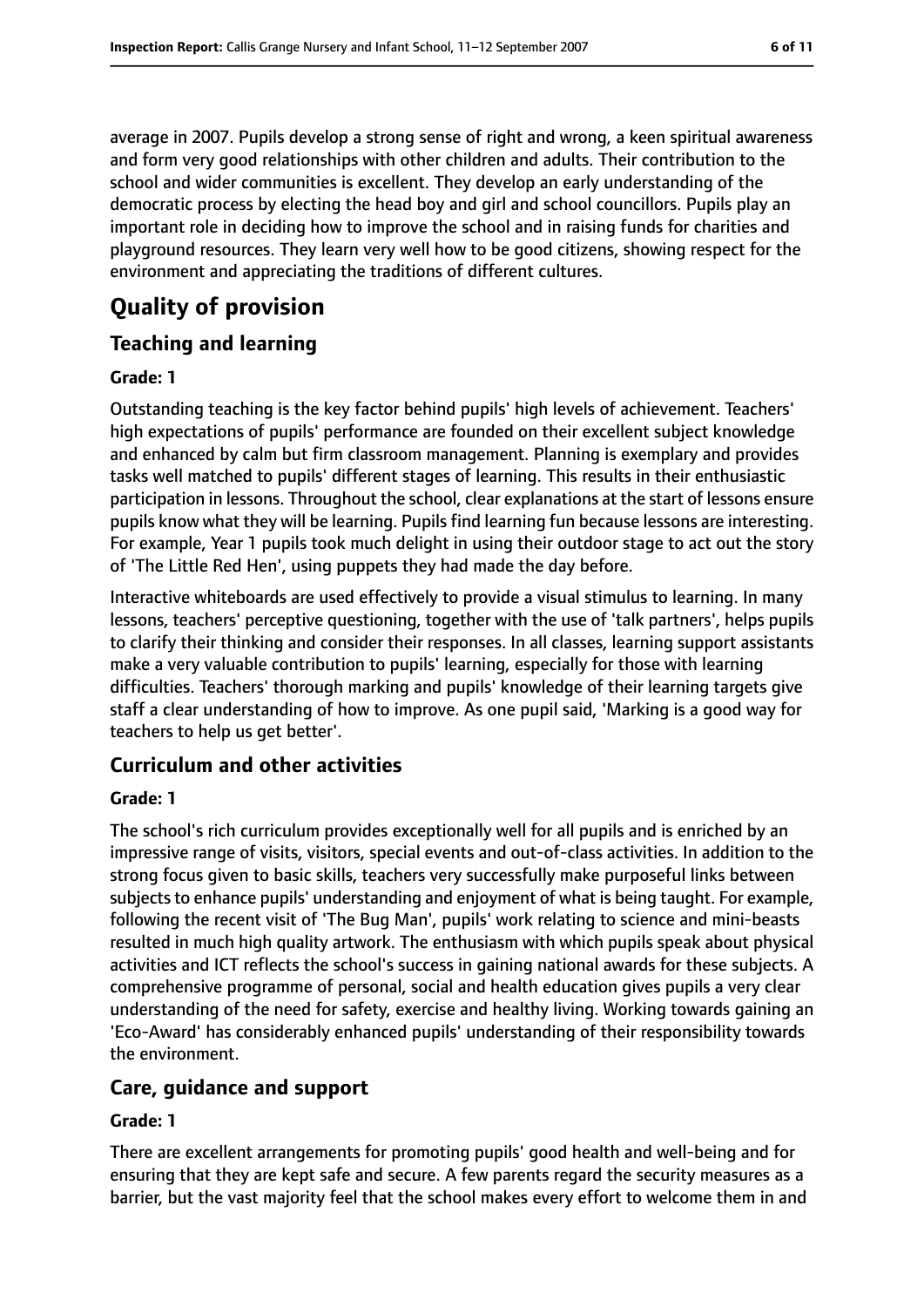keep them well informed. Excellent procedures for assessing and tracking pupils' progress enable teachers to plan work that helps pupils to make rapid progress, including those with learning difficulties. Parents clearly appreciate being kept abreast of children's learning. As one commented, 'We are kept up to date through children's regular target/aims sheets'. The school makes very effective use of its close links with outside agencies to support all pupils. It is actively seeking to extend its provision to families and has set up a Sure Start Library and Baby Bounce, as well as offering a daily Breakfast Club, which is well supported.

## **Leadership and management**

#### **Grade: 1**

The headteacher's vision and aspirations for the pupils are shared by the whole staff and governing body, all of whom radiate enthusiasm for what they do and take pride in the pupils' achievements. Excellence at all levels and dynamic teamwork keep the school in the forefront of educational development. New initiatives are carefully weighed and tested before being embraced with vigour. The very strong staff team works closely together to implement teaching strategies and evaluate their effectiveness. Outstanding leadership of the Foundation Stage is reflected in the very high quality provision for children in the Nursery and Reception. Close collaboration in year-group teams makes for consistency and continuity in learning. Staff, governors, pupils and parents actively contribute to the school's strategic improvement plan, which is firmly rooted in rigorous self-evaluation. The school is constantly evolving and seeking ways to improve the pupils' learning and raise their achievement.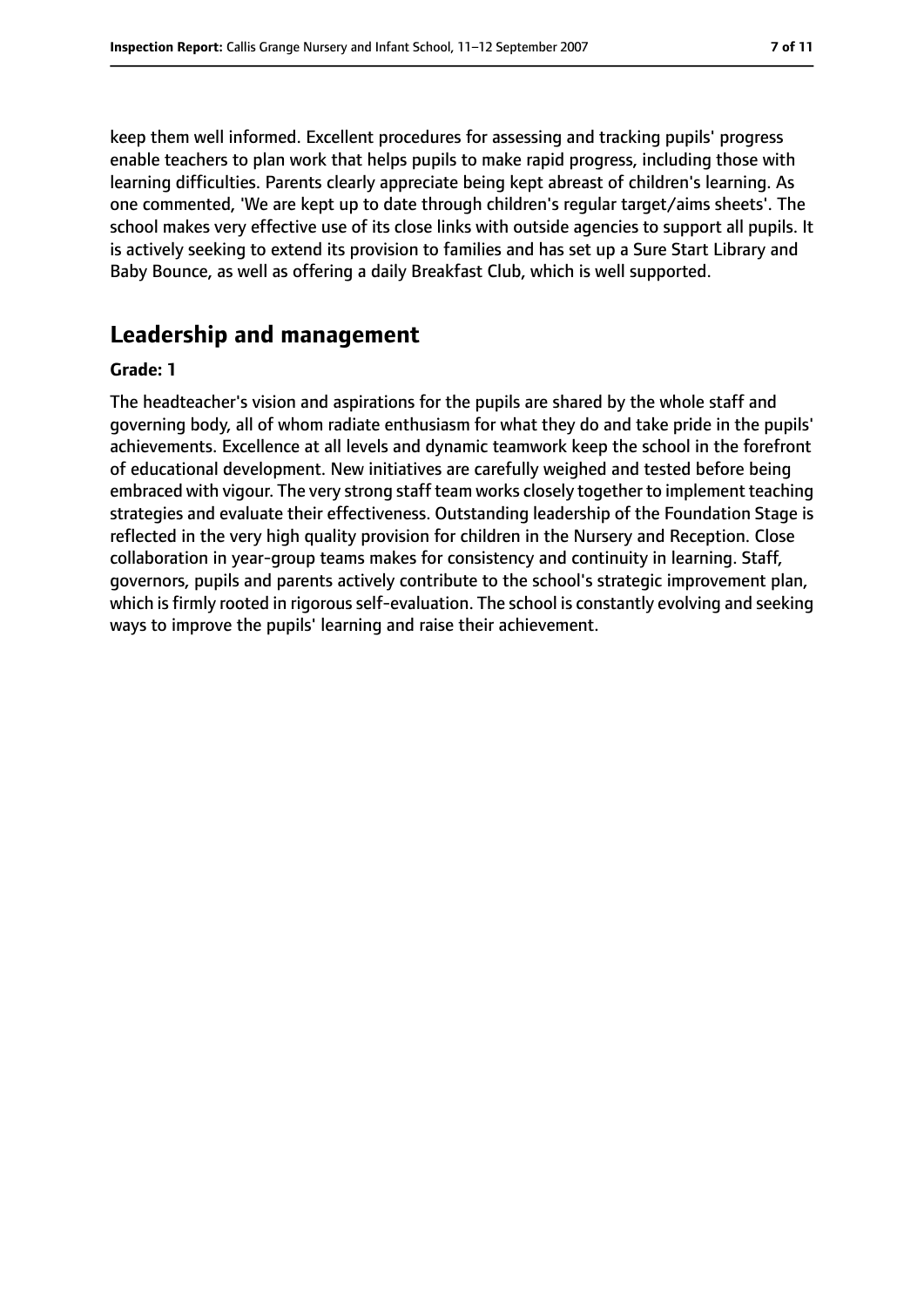**Any complaints about the inspection or the report should be made following the procedures set out in the guidance 'Complaints about school inspection', which is available from Ofsted's website: www.ofsted.gov.uk.**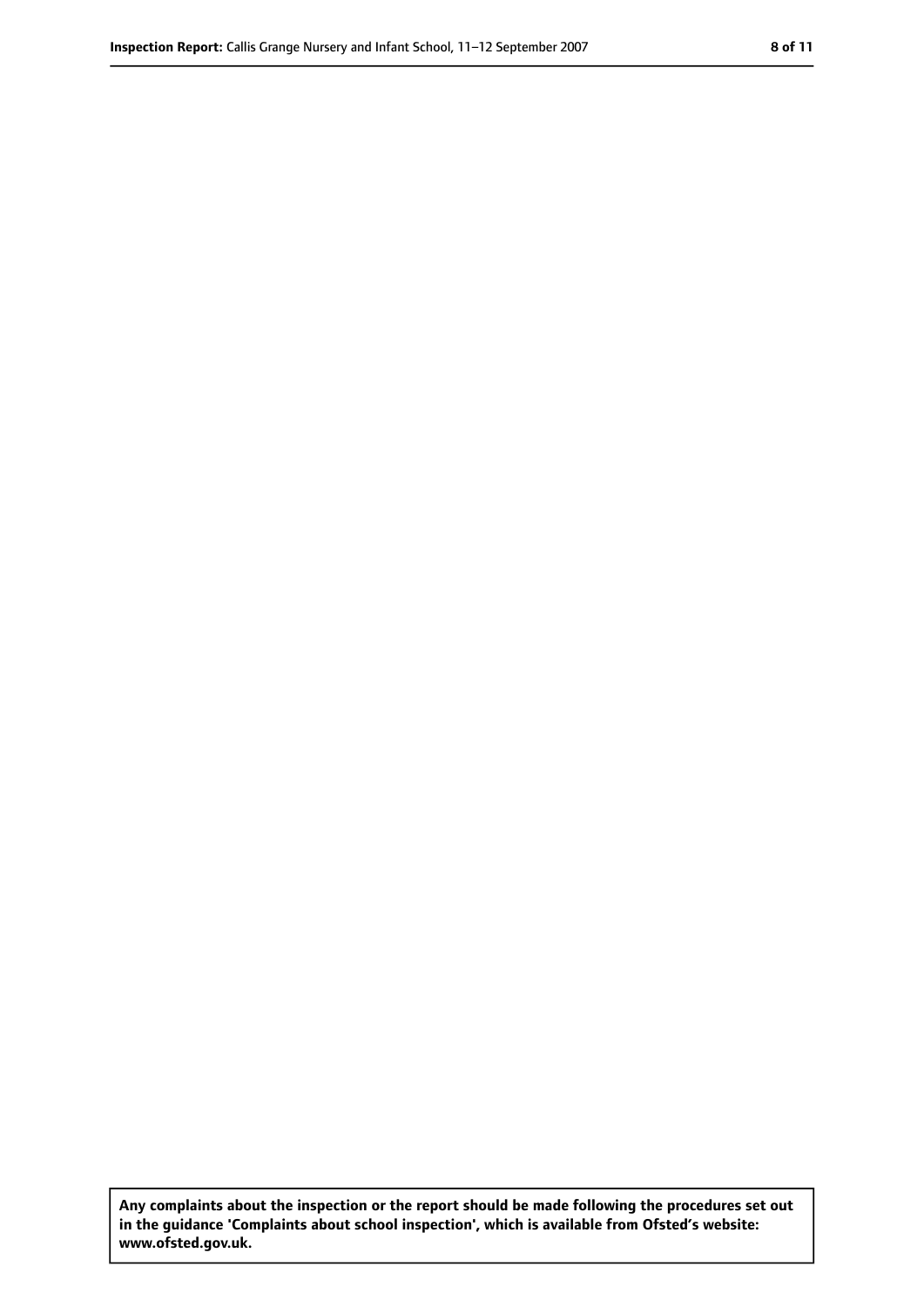## **Inspection judgements**

| $^{\backprime}$ Key to judgements: grade 1 is outstanding, grade 2 good, grade 3 satisfactory, and | <b>School</b>  |
|----------------------------------------------------------------------------------------------------|----------------|
| arade 4 inadequate                                                                                 | <b>Overall</b> |

## **Overall effectiveness**

| How effective, efficient and inclusive is the provision of education, integrated<br>care and any extended services in meeting the needs of learners? |     |
|------------------------------------------------------------------------------------------------------------------------------------------------------|-----|
| Effective steps have been taken to promote improvement since the last<br>inspection                                                                  | Yes |
| How well does the school work in partnership with others to promote learners'<br>well-being?                                                         |     |
| The effectiveness of the Foundation Stage                                                                                                            |     |
| The capacity to make any necessary improvements                                                                                                      |     |

#### **Achievement and standards**

| How well do learners achieve?                                                                               |  |
|-------------------------------------------------------------------------------------------------------------|--|
| The standards <sup>1</sup> reached by learners                                                              |  |
| How well learners make progress, taking account of any significant variations between<br>groups of learners |  |
| How well learners with learning difficulties and disabilities make progress                                 |  |

### **Personal development and well-being**

| How good is the overall personal development and well-being of the<br>learners?                                  |  |
|------------------------------------------------------------------------------------------------------------------|--|
| The extent of learners' spiritual, moral, social and cultural development                                        |  |
| The extent to which learners adopt healthy lifestyles                                                            |  |
| The extent to which learners adopt safe practices                                                                |  |
| How well learners enjoy their education                                                                          |  |
| The attendance of learners                                                                                       |  |
| The behaviour of learners                                                                                        |  |
| The extent to which learners make a positive contribution to the community                                       |  |
| How well learners develop workplace and other skills that will contribute to<br>their future economic well-being |  |

## **The quality of provision**

| How effective are teaching and learning in meeting the full range of the<br>learners' needs?          |  |
|-------------------------------------------------------------------------------------------------------|--|
| How well do the curriculum and other activities meet the range of needs<br>and interests of learners? |  |
| How well are learners cared for, quided and supported?                                                |  |

#### **Annex A**

 $^1$  Grade 1 - Exceptionally and consistently high; Grade 2 - Generally above average with none significantly below average; Grade 3 - Broadly average to below average; Grade 4 - Exceptionally low.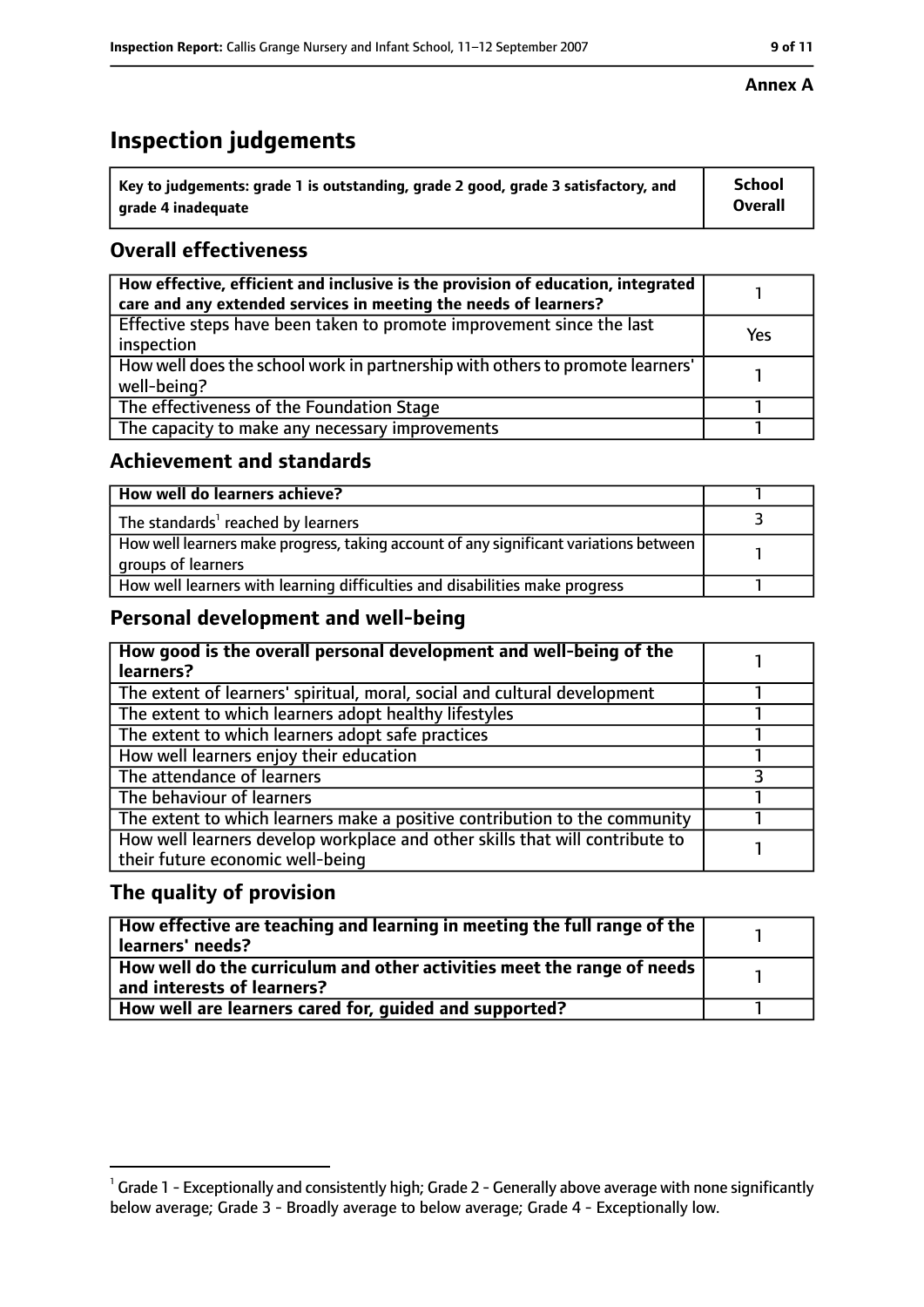#### **Annex A**

# **Leadership and management**

| How effective are leadership and management in raising achievement<br>and supporting all learners?                                              |           |
|-------------------------------------------------------------------------------------------------------------------------------------------------|-----------|
| How effectively leaders and managers at all levels set clear direction leading<br>to improvement and promote high quality of care and education |           |
| How effectively leaders and managers use challenging targets to raise standards                                                                 |           |
| The effectiveness of the school's self-evaluation                                                                                               |           |
| How well equality of opportunity is promoted and discrimination tackled so<br>that all learners achieve as well as they can                     |           |
| How effectively and efficiently resources, including staff, are deployed to<br>achieve value for money                                          |           |
| The extent to which governors and other supervisory boards discharge their<br>responsibilities                                                  |           |
| Do procedures for safequarding learners meet current government<br>requirements?                                                                | Yes       |
| Does this school require special measures?                                                                                                      | <b>No</b> |
| Does this school require a notice to improve?                                                                                                   | No        |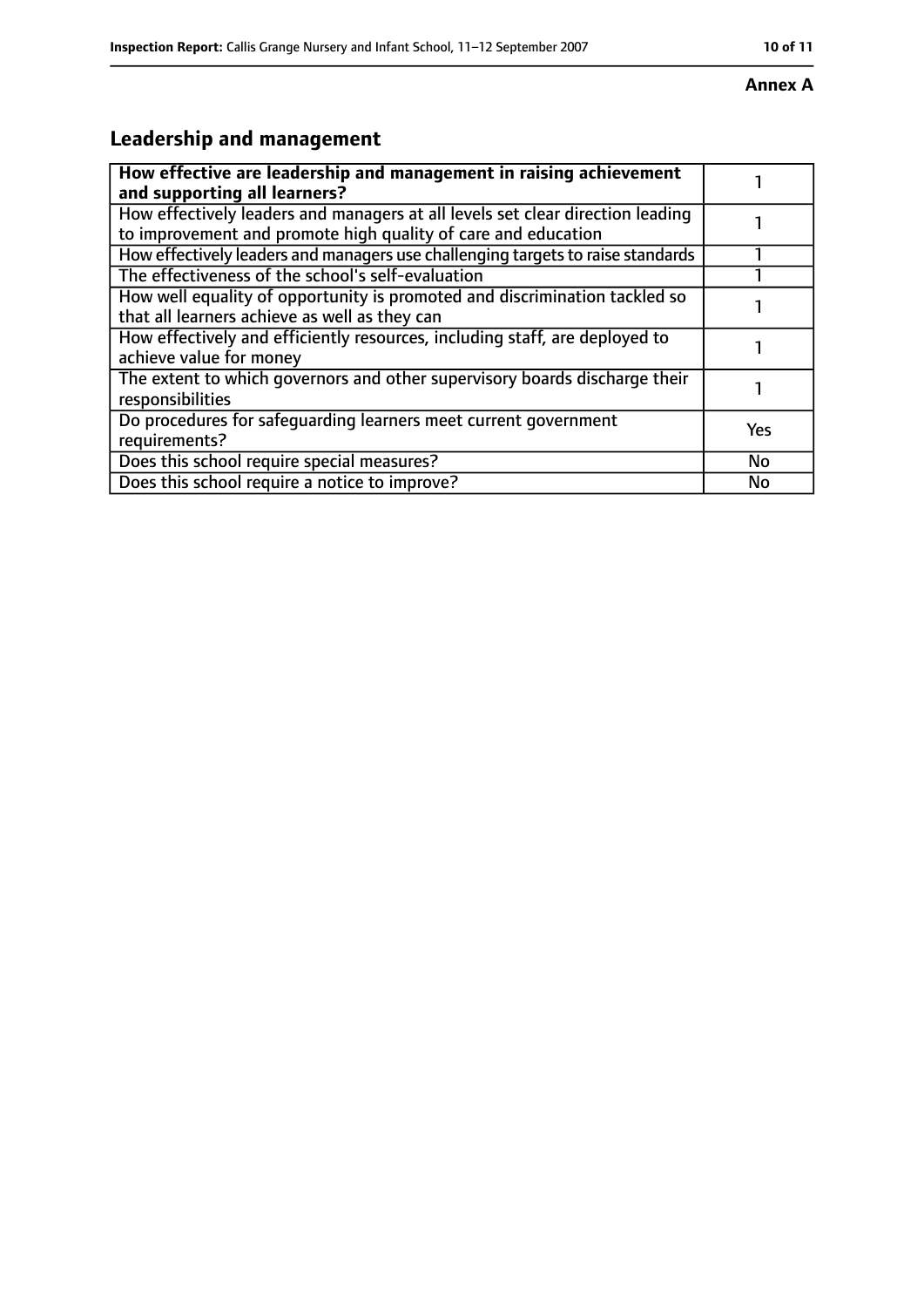#### **Annex B**

## **Text from letter to pupils explaining the findings of the inspection**

13 September 2007

Dear Children,

Inspection of Callis Grange Nursery and Infant School, Beacon Road, Broadstairs, Kent CT10 3DG

We really enjoyed visiting your school and meeting you. Thank you for talking to us and letting us watch some of your lessons. We think that Callis Grange is an excellent school and here are some of the reasons why:

- You make excellent progress in your learning because your lessons are fun and there are lots of really interesting things for you to do.
- All of the adults look after you very well and help you to settle into school quickly so that you feel very safe and secure.
- You know how important it is to eat healthy food and you take part in lots of sports and games.
- We could see that you enjoy school a great deal. Your behaviour is outstanding and you work very hard at all your activities.
- The school helps you to be confident and independent so that you will do well when you move on to the junior school.
- You have lots of really good jobs to do, such as being on the school council and helping in the playground.
- The teachers expect you to do well and help you to do so by giving you work that is quite hard, but not too hard.
- They keep a very close eye on how well you are doing and give you extra help if you need it.
- The adults who run the school do an excellent job. They are always checking how good the school is so that they can make it even better.

The teachers have made some excellent plans for improving the school and we are sure they will carry on working hard to help you do the very best that you can. We hope that you all continue to enjoy learning at Callis Grange and when you move on to junior school.

With very best wishes,

Carole Skinner Lead inspector